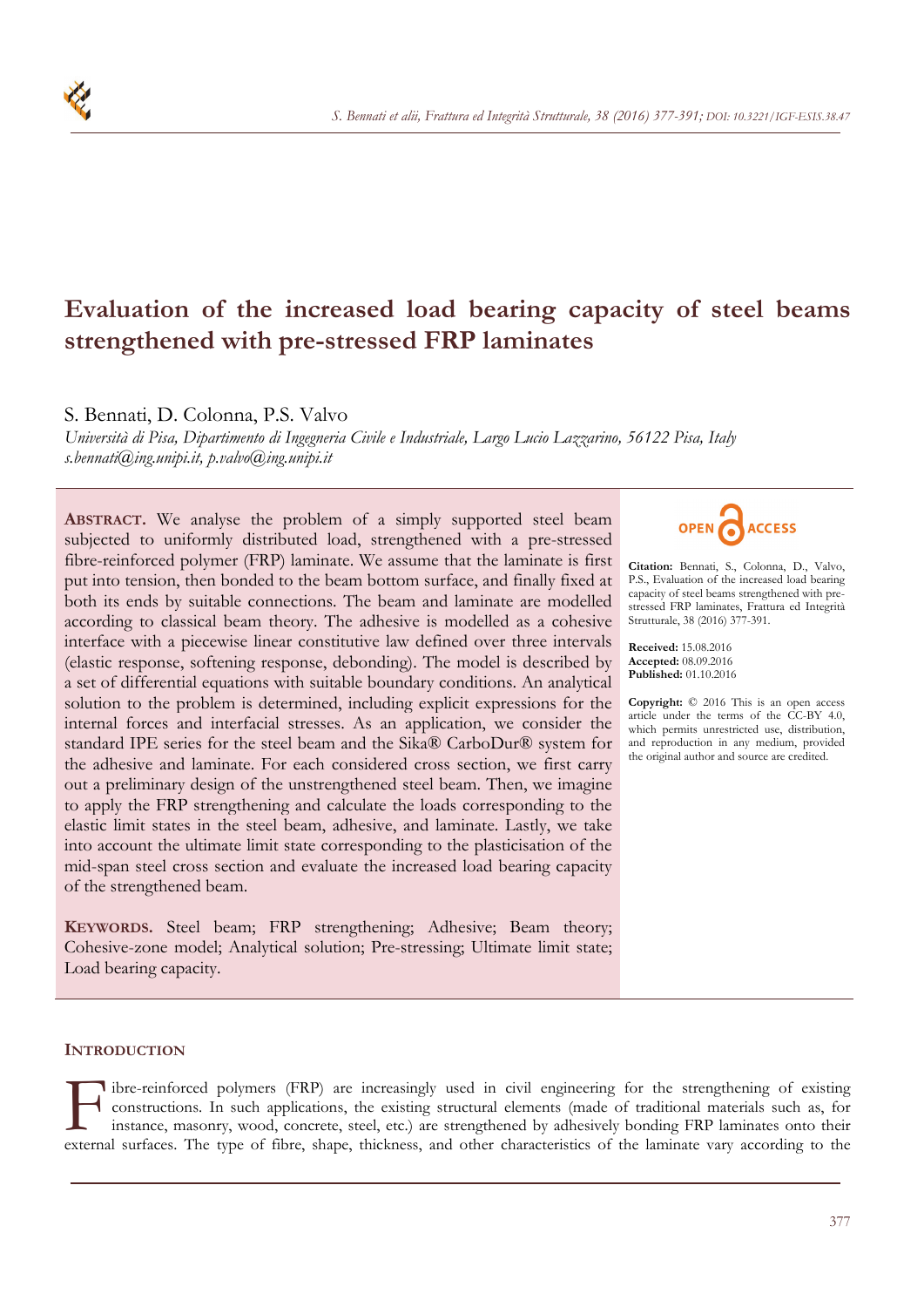

element to be strengthened and the desired level of structural performance [1]. For the strengthening of steel structures, carbon fibre reinforced polymers (CFRP) are preferred because of their superior mechanical properties [2, 3]. Furthermore, CFRP laminates can be pre-stressed, which enables more effective use of the composite material, contribution of the strengthening in carrying out the dead load, closure of cracks in concrete [4, 5], and increased fatigue life in steel [6].

The existing structure and FRP laminate behave as a composite structure with a key role played by the adhesive layer, which transfers the stresses between the bonded elements. As a matter of fact, debonding of the FRP laminate due to high interfacial stresses is a relevant failure mode for this type of interventions. Therefore, a wide number of theoretical and experimental studies have been conducted to achieve reliable and accurate evaluation of such interfacial stresses. Smith and Teng [7] presented a review of the theoretical models for predicting the interfacial stresses and also developed a solution for strengthened beams in bending. Al-Emrani and Kliger [8] determined the interfacial shear stresses in beams strengthened with pre-stressed laminates subjected to mid-span concentrated loads. Benachour et al. [9] extended the previous solutions to distributed loads and multidirectional laminates used as strengthening. All the aforementioned models consider the adhesive layer as an elastic interface to obtain simple closed-form solutions. A more realistic modelling of the adhesive can be achieved by introducing a non-linear (or piecewise linear) cohesive law for the interface [10–12].

Bennati et al. [13] used a cohesive-zone model to determine the overall non-linear response of an FRP-strengthened beam in pure bending. In a preliminary version of the present paper [14], such model has been extended to account for the prestressing of the laminate. The beam is considered simply supported and subjected to uniformly distributed load. According to the assumed application technology, the laminate is first put into tension, then bonded to the beam bottom surface, and finally fixed at both its ends by suitable connections. The beam and laminate are modelled according to classical beam theory. The adhesive is modelled as a cohesive interface with a piecewise linear constitutive law defined over three intervals (elastic response, softening response, debonding). The model is described by a set of differential equations with suitable boundary conditions. Here, we determine an analytical solution to the stated problem, including explicit expressions for the internal forces and interfacial stresses. As an application, we consider the standard IPE series [15] for the steel beam and the Sika® CarboDur® system [16] for the FRP strengthening. The latter consists of an epoxy resin adhesive (Sikadur-30®) and pultruded carbon fibre-reinforced polymer laminates (CarboDur® S). For each considered steel cross section, we first carry out a preliminary design to determine the length and permanent load of the "existing" unstrengthened beam. Then, we imagine to apply the FRP strengthening and calculate the loads corresponding to the elastic limit states in the steel beam, adhesive, and laminate. Lastly, we take into account the ultimate limit state corresponding to the plasticisation of the mid-span steel cross section and evaluate the increased load bearing capacity of the strengthened beam [17, 18]. Calculations are carried out according to the Eurocodes [19–21] and Italian regulations on FRP strengthening [22, 23].



Figure 1: FRP-strengthened steel beam subjected to uniformly distributed load.

# **MECHANICAL MODEL**

et us consider an I-section steel beam *AB* of length 2*L*, simply supported at its ends and subjected to a uniformly distributed load per unit length, *p* (Fig. 1). As better specified in the following, the load *p* will actually be a combination of the beam self-weight, *g*1, a permanent load due to non-structural elements, *g*2, and an imposed In the strengthened by an FRP laminate of length 2*l*, simply supported at its ends and subjected to a uniformly distributed load per unit length,  $p$  (Fig. 1). As better specified in the following, the load  $p$  will actu the application technique, we assume that the laminate is first pre-stressed by a suitable axial force, *P*, then adhesively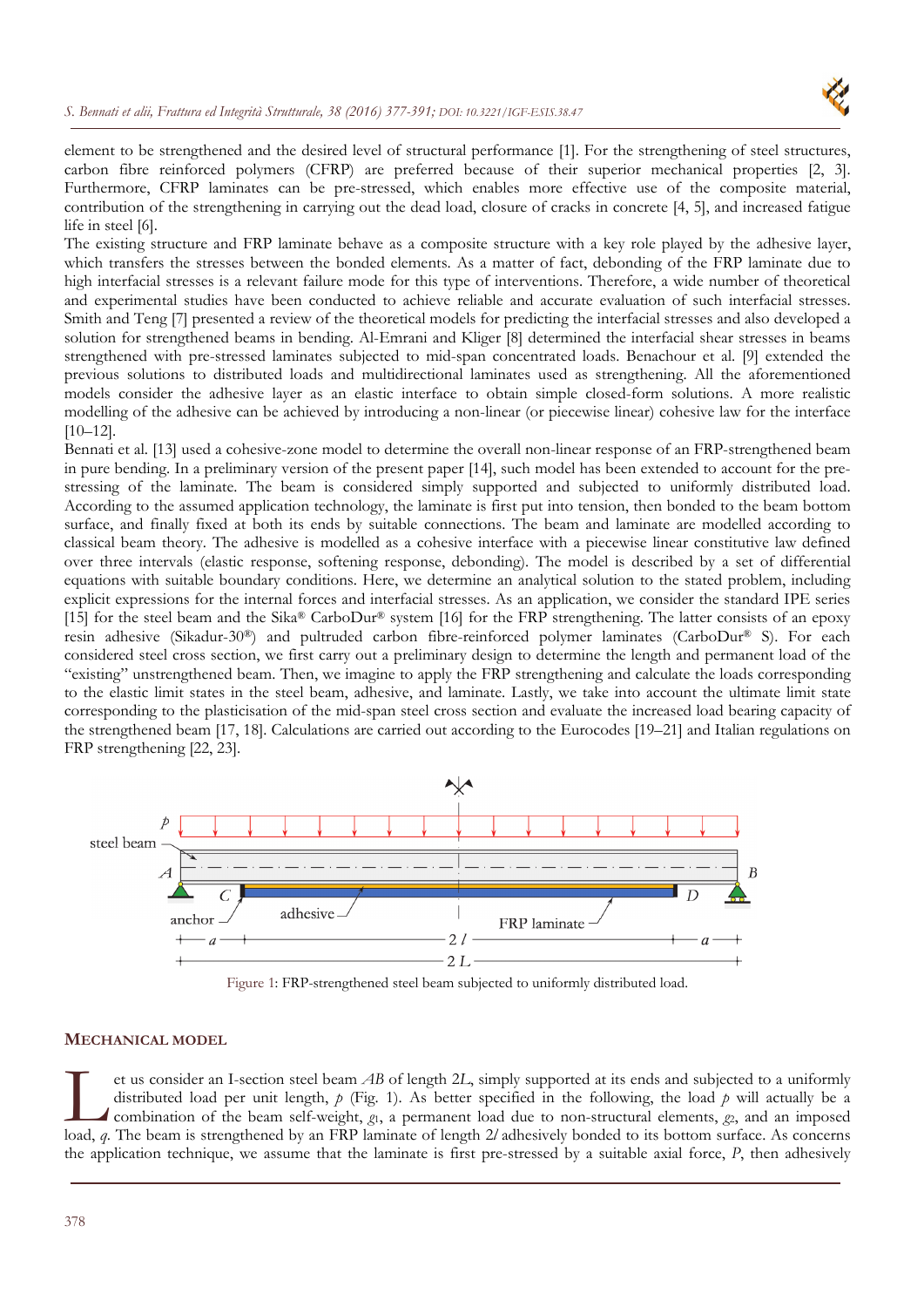

bonded to the beam, and finally fixed at both its end sections, C and D. We denote with  $a = L - l$  the distance of the anchor points from the end sections of the beam.

We denote with  $b_b$  and  $b_b$  respectively the width and height of the steel cross section and with  $b_f$  the thickness of the flange (Fig. 2). Furthermore, we indicate with  $A_b$ ,  $I_b$ ,  $W_b$ , and  $Z_b$  respectively the area, moment of inertia, elastic modulus, and plastic modulus of the cross section of the beam. Besides, we denote with *b<sub>f</sub>* and *t<sub>f</sub>* respectively the width and thickness of the laminate and with  $t_a$  the thickness of the adhesive layer. Lastly, we indicate with  $A_f = b_f t_f$  the area of the cross section of the laminate.



Figure 2: Cross section of the strengthened beam.

Thanks to symmetry, the model can be limited to the left-hand half system (Fig. 3). The generic cross section of the beam is identified by a curvilinear abscissa, *s*, measured from the anchor point of the laminate, *C*. Similarly, the generic cross section of the laminate is identified by a curvilinear abscissa,  $s^*$ , also measured from point *C*. We denote with  $w_b(s)$  the axial displacements of points at the beam bottom surface and with  $w_f(s^*)$  the axial displacements of the laminate cross sections.



Figure 3: Mechanical model of the strengthened beam.

In the proposed mechanical model, the steel beam is considered as a flexible beam, while the FRP laminate is modelled as an extensible strip. An elastic-perfectly plastic behaviour is assumed for steel with Young's modulus *Es* and design yield stress *fyd* (Fig. 4a). The behaviour of FRP is assumed elastic-brittle with Young's modulus *Ef* and design tensile strength *ffd* (Fig. 4b). The adhesive layer is represented by a zero-thickness cohesive interface, which transfers shear stresses,  $\tau$ , and no normal stresses. The interfacial stresses depend on the relative displacements,  $\Delta w = w_f - w_b$ , between the laminate and the bottom surface of the beam. The interface behaviour is assumed linearly elastic for shear stresses up to a limit value,  $\tau_0$ ; then, a linear softening stage, corresponding to progressive damage, follows; lastly, debonding occurs. For  $\Delta w \ge 0$ , the cohesive interface law is given by the following piecewise linear relationship (Fig. 4c):

$$
\tau(\Delta w) = \begin{cases}\nk \Delta w, & 0 \le \Delta w \le \Delta w_0 \quad \text{(elastic response)} \\
k_s(\Delta w_u - \Delta w), & \Delta w_0 < \Delta w \le \Delta w_u \quad \text{(softening response)} \\
0, & \Delta w_u < \Delta w \quad \text{(debonding)}\n\end{cases} \tag{1}
$$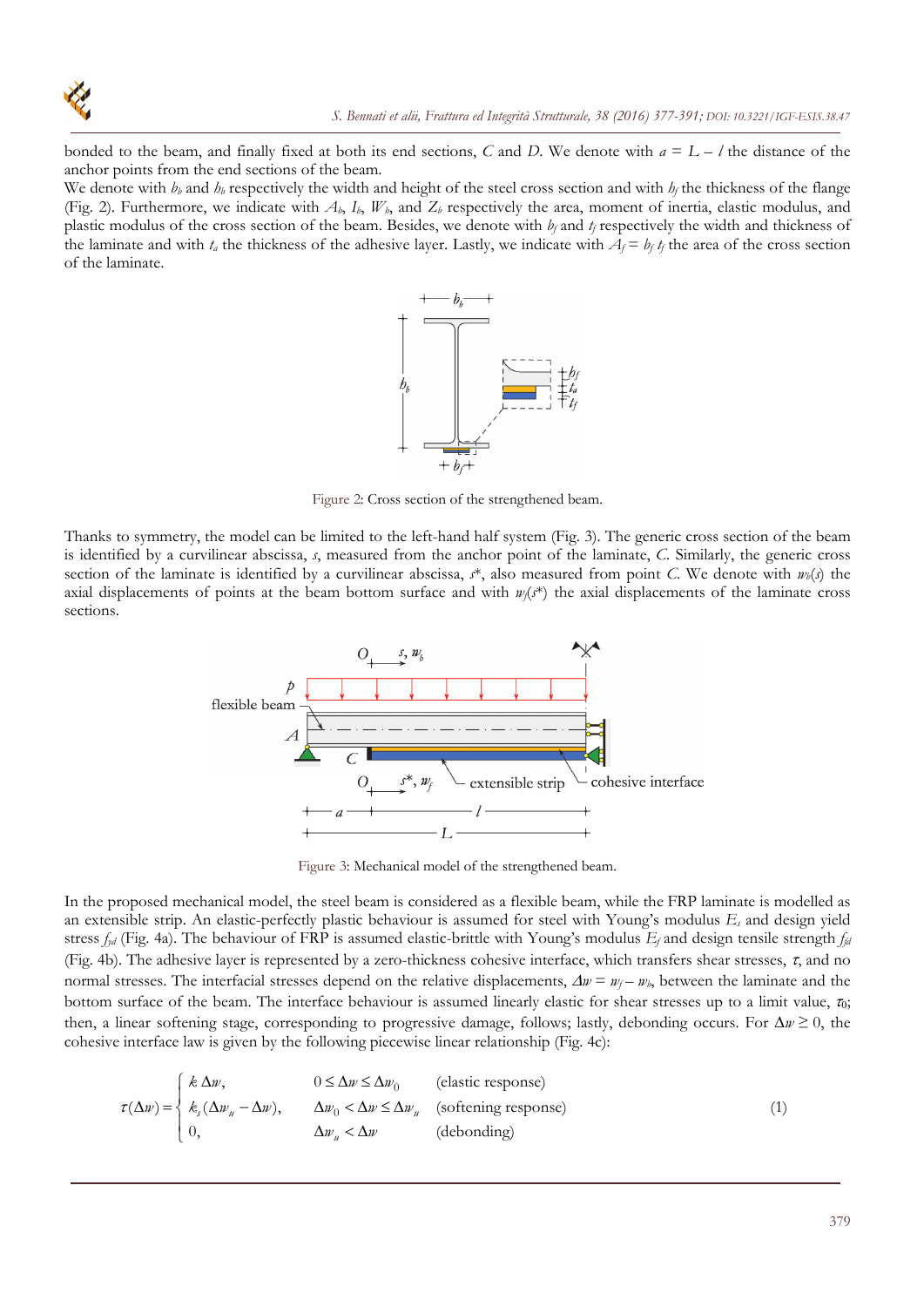where *k* and  $k_s$  are the elastic constants for the elastic and softening responses, respectively;  $\Delta w_0$  and  $\Delta w_u$  are the relative displacements at the elastic limit and start of debonding, respectively. The elastic constant for the elastic response can be taken as  $k = G_a / t_a$ , where  $G_a$  is the shear modulus of the adhesive.



Figure 4: Constitutive laws: (a) steel, (b) FRP, (c) adhesive.

# **STRUCTURAL RESPONSE**

o determine the structural response of the FRP-strengthened beam, it is necessary to distinguish between different stages of behaviour. In what follows, stage 0 refers to the unstrengthened beam, subjected to its self-weight and permanent loads. In stage 1, the laminate is pre-stressed and fixed to the beam. At this point, there is yet no o determine the structural response of the FRP-strengthened beam, it is necessary to distinguish between different stages of behaviour. In what follows, stage 0 refers to the unstrengthened beam, subjected to its self-weig load and pre-stressing. In stage 2, the beam and laminate behave as an elastic composite structure under the imposed loads. This stage ends when one of the composing elements – beam, laminate, or adhesive – reaches its elastic limit. In stage 3, non-linear response is expected due to plasticity of the steel beam and/or softening of the adhesive layer. However – as the numerical examples will show – the steel beam turns out to be always the weakest element. Therefore, the load bearing capacity of the system is governed by the plasticisation of the steel beam.

# *Stage 0 – Unstrengthened beam*

The unstrengthened beam is subjected to its self-weight, *g*1, and permanent loads, *g*2, both assumed here as uniformly distributed. Such loads will cause both stress and deformation, however within the linearly elastic behaviour regime. At this stage, the axial force, shear force, and bending moment in the beam respectively are

$$
N_{b,G}(s) = 0, \quad V_{b,G}(s) = (g_1 + g_2)(l - s), \quad M_{b,G}(s) = \frac{1}{2}(g_1 + g_2)(a + l)(2l + a - s)
$$
\n<sup>(2)</sup>

with  $-a \leq s \leq l$ . When evaluating ultimate limit states, loads in Eq. (2) should be suitably factored [19, 21].

In real applications, cambering of the beam is often introduced to compensate for the deflection due to dead loads. For simplicity, here we do not consider any cambering and assume the deformed configuration of the unstrengthened beam as the reference configuration for strains and displacements.

# *Stage 1 – Pre-stressing and fixing of the laminate*

During the pre-stressing stage, the laminate is put into tension by an axial force,  $N_{f,P} = P$ , applied through the anchor points on the beam bottom surface. Simultaneously, the beam is compressed by the same axial force, which produces also bending because of the eccentricity of the load application point with respect to the beam centreline. The internal forces produced by pre-stressing in the strengthened part of the beam  $(0 \le s \le l)$  are

$$
N_{b,P}(s) = -N_{f,P} = -P, \quad V_{b,P}(s) = 0, \quad M_{b,P}(s) = -\frac{1}{2}Pb_b
$$
\n<sup>(3)</sup>

The internal forces given by Eqs. (3) are to be added to those given by Eqs. (2) to obtain the total internal forces in the beam at the end of the pre-stressing stage. All loads should be suitable factored when evaluating ultimate limit states.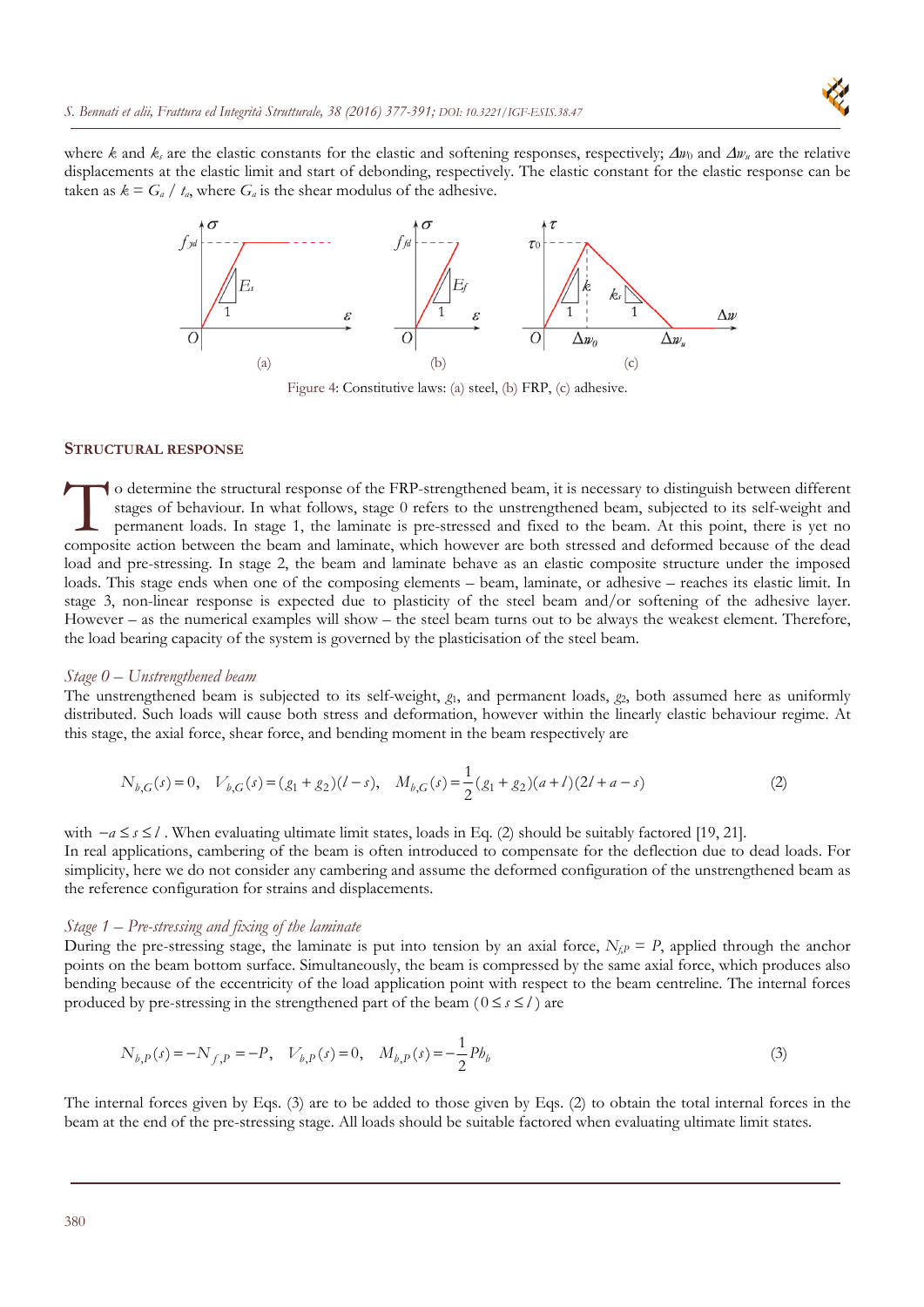Due to pre-stressing, points belonging to the beam bottom surface will move towards the mid-span cross section; conversely, points on the laminate will move towards the anchor point *C*. From the classic assumption of beam theory, that plane sections remain plane, and the constitutive laws for the beam and laminate, we determine the following (positive) displacement for a point *S* on the beam bottom surface at the abscissa *s*:

$$
w_{b,P}(s) = P\left(\frac{1}{E_s A_b} + \frac{b_b^2}{4E_s I_b}\right) (l - s)
$$
\n(4)

and the following (negative) displacement for a point *S*\* of the laminate at the abscissa *s*\*:

$$
w_{f,P}(s^*) = -\frac{P}{E_f A_f} (l - s^*)
$$
\n(5)

On curing of the adhesive, the beam and laminate behave as a composite structure. To determine the interfacial stresses through Eq. (1), the relative displacements at the interface should be evaluated with respect to the deformed configuration at the end of the pre-stressing stage. To this aim, we consider that points *S* and *S*\*, initially not aligned, be placed on the same cross section at the end of the pre-stressing operation (Fig. 5).



Figure 5: Displacements of beam and laminate at the end of the pre-stressing stage.

Alignment of points *S* and *S*\* after pre-stressing requires that

$$
s + w_{b,P}(s) = s^* + w_{f,P}(s^*)
$$
 (6)

By substituting Eqs. (4) and (5) into (6), we determine the following relationship between *s* and *s*\*:

$$
s^*(s) = \frac{\left(\frac{1}{E_s A_b} + \frac{b_b^2}{4E_s I_b} + \frac{1}{E_f A_f}\right)l - \left(\frac{1}{E_s A_b} + \frac{b_b^2}{4E_s I_b} - \frac{1}{P}\right)s}{\frac{1}{E_f A_f} + \frac{1}{P}}
$$
(7)

### *Stage 2 – Application of imposed loads – Linear response*

When imposed loads are applied to the strengthened beam, the relative displacement at the interface (with respect to stage 1) turns out to be

$$
\Delta w(s) = w_{f,Q}(s^*) - w_{f,P}(s^*) - w_{b,Q}(s) + w_{b,P}(s)
$$
\n(8)

where  $w_{b,Q}(s)$  and  $w_{i,Q}(s^*)$  respectively are the axial displacements of the beam bottom surface and laminate produced by the imposed load, *q*. In Eq. (8), the abscissa *s*<sup>\*</sup> should be calculated through Eq. (7). For  $\Delta w \leq \Delta w_0$ , the interface behaves elastically, so that Eq. (1) yields the interface shear stress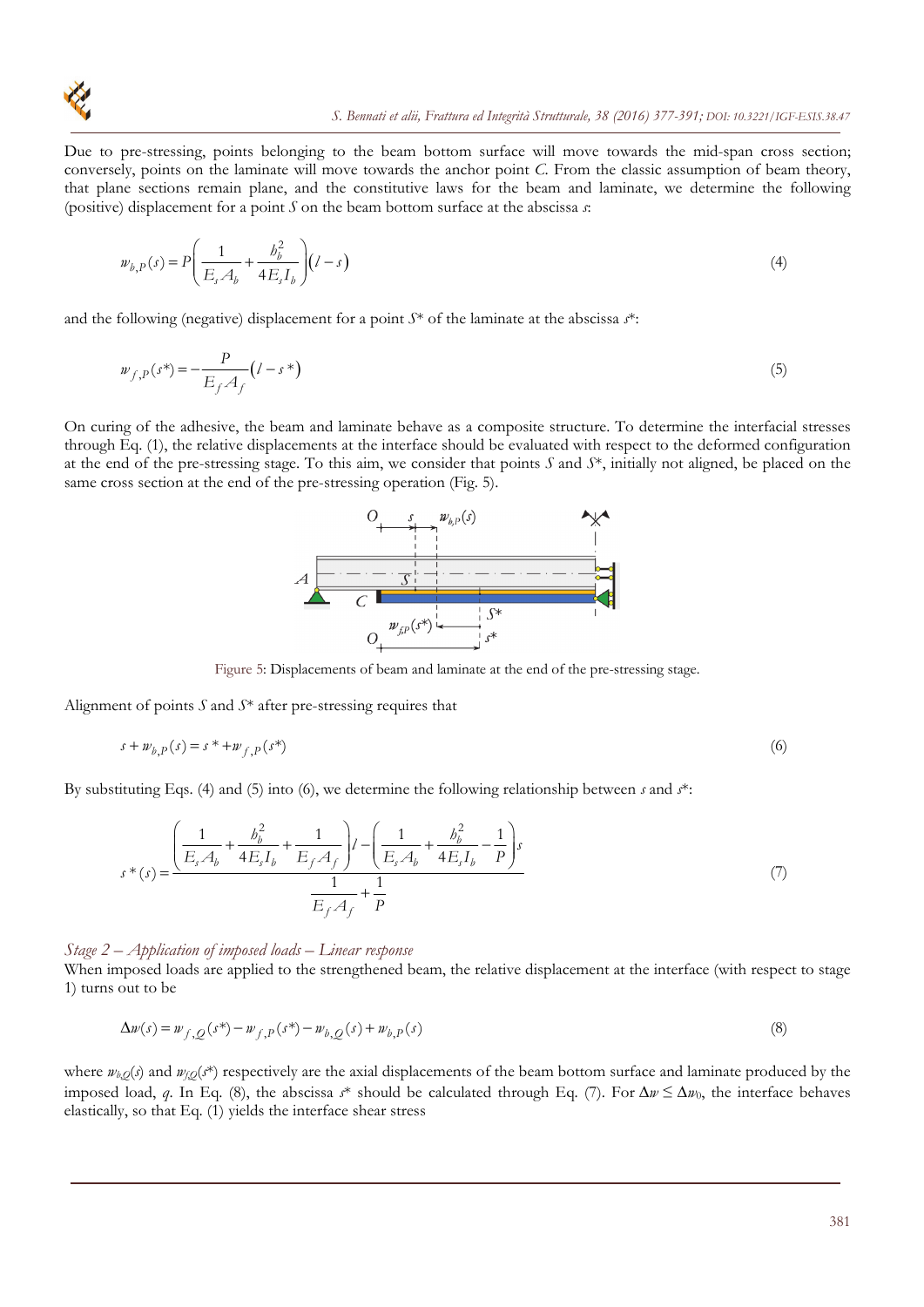$$
\tau(s) = k \left[ w_{f,Q}(s^*) - w_{f,P}(s^*) - w_{b,Q}(s) + w_{b,P}(s) \right]
$$
\n(9)

Fig. 6 shows a free-body diagram of an elementary segment of the strengthened beam included between the cross sections at  $s$  and  $s + ds$ . From static equilibrium, the following equations are deduced:

$$
\frac{dN_{b,Q}(s)}{ds} = -b_f \tau(s)
$$
\n
$$
\frac{dV_{b,Q}(s)}{ds} = -q
$$
\n
$$
\frac{dM_{b,Q}(s)}{ds} = V_{b,Q}(s) - \frac{1}{2} b_f b_b \tau(s)
$$
\n
$$
N_{f,Q}(s) = -N_{b,Q}(s)
$$
\n(10)

where *Nb,Q*, *Vb,Q*, and *Mb,Q* respectively are the axial force, shear force, and bending moment in the beam; *Nf*,*Q* is the axial force in the laminate due to the imposed load. By solving the differential problem defined by Eqs. (9) and (10) – as explained in the Appendix – the following expressions are obtained for the interfacial shear stress,

$$
\tau(s) \approx \xi q \left[ l - s - l \exp(-\lambda s) \right] \tag{11}
$$

and internal forces in the beam,

$$
N_{b,Q}(s) = \xi q b_f \left\{ s \left( \frac{1}{2} s - l \right) + \frac{l}{\lambda} \left[ 1 - \exp(-\lambda s) \right] \right\}
$$
  
\n
$$
V_{b,Q}(s) = q(l - s)
$$
  
\n
$$
M_{b,Q}(s) = \frac{1}{2} q(a + s)(2l + a - s) + \frac{1}{2} \xi q b_f b_b \left\{ s \left( \frac{1}{2} s - l \right) + \frac{l}{\lambda} \left[ 1 - \exp(-\lambda s) \right] \right\}
$$
\n(12)

where  $\xi$  and  $\lambda$  are constant parameters defined by Eq. (A10) in the Appendix.



Figure 6: Free-body diagram of an elementary beam segment.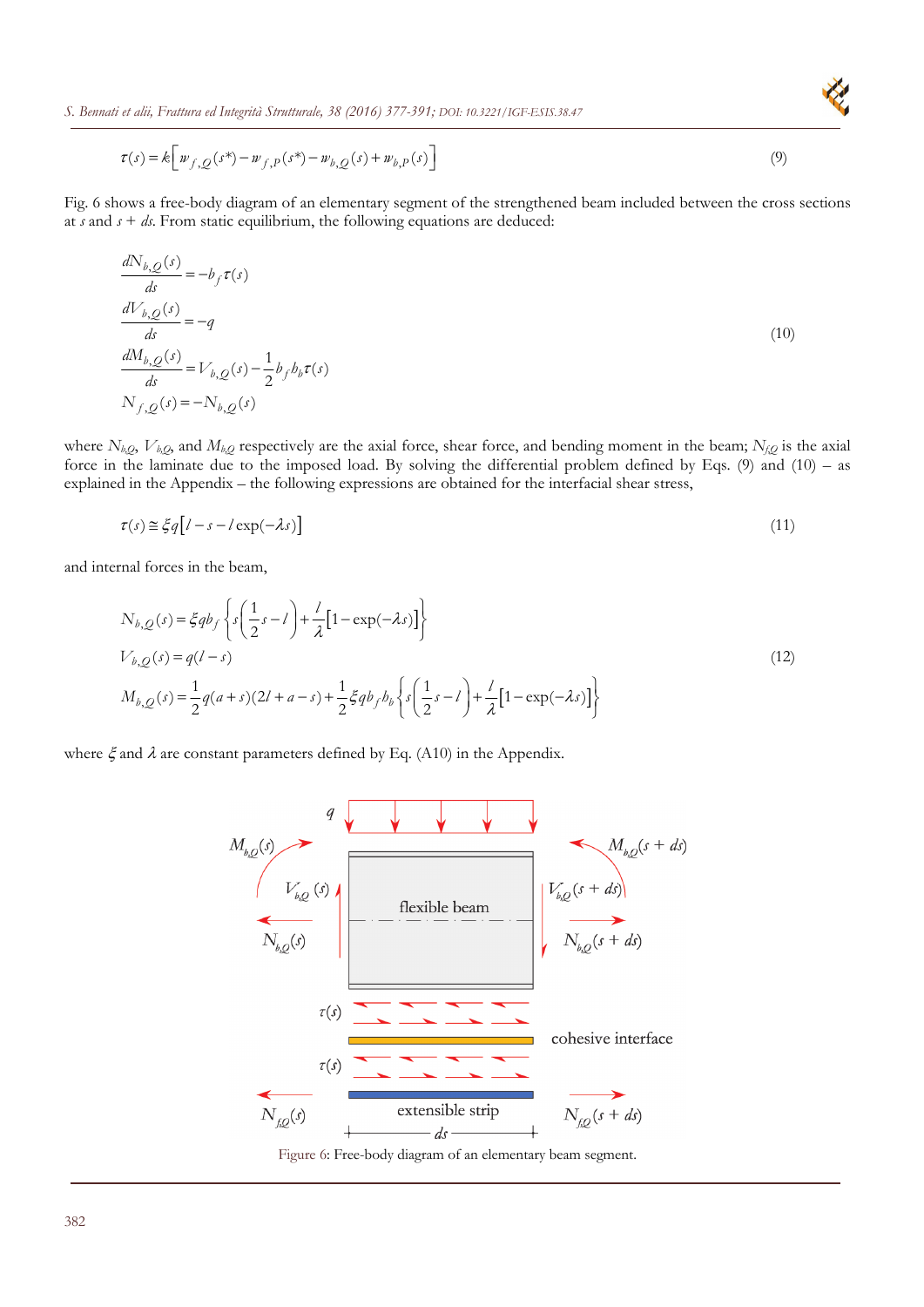

# *Stage 3 – Application of imposed loads – Non-linear response and failure of the system*

In stage 3, non-linear response is expected due to either plasticity of the steel beam or softening of the adhesive. However, as the numerical examples below will demonstrate, for current material properties and geometry, the steel beam turns out to be the weakest element of the system, while the adhesive behaves elastically up to very high values of the imposed load. A detailed description of the structural response in stage 3 would require considering the progressive plasticisation of the beam at the mid-span and neighbouring cross sections. At the same time, large deformations and displacements are expected to occur, bringing further non-linearity into the problem. For the sake of simplicity, here we do not explicitly analyse the above sketched non-linear response and limit ourselves to consider the ultimate limit state corresponding to the complete plasticisation of the mid-span cross section of the beam.

# **APPLICATION**

or illustration purposes, we apply the model to standard IPE steel beams [15]. For each cross section of the series from IPE 120 to IPE 600, we first carry out a preliminary design to determine the span and permanent load of the "existing" unstrengthened beam. Then, we imagine to apply the  $Sika^{\circledast}$  CarboDur<sup>®</sup> FRP strengthening system [16] and calculate the loads corresponding to the elastic limit states in the beam, adhesive, and laminate. Lastly, we take into the loads corresponding to the elastic limit states in the beam, adhesive, and laminate. Lastly, w account the ultimate limit state corresponding to the plasticisation of the mid-span steel cross section and evaluate the increased load bearing capacity of the strengthened beam.

# *Material properties and geometry of structural elements*

The material properties, factored according to the Eurocodes [20, 21] and Italian regulations on FRP strengthening [22, 23], are the following:

- steel (grade S235): Young's modulus,  $E_s = 210$  GPa; characteristic yield stress,  $f_{jk} = 235$  MPa; partial factor for material,  $\gamma_s = 1.05$ ; design yield stress,  $f_{yd} = f_{yk} / \gamma_s = 223.81$  MPa;
- adhesive (Sikadur®-30): shear modulus, *G<sub>a</sub>* = 4.923 GPa; characteristic strength,  $\tau_k$  = 15 MPa; environmental conversion factor,  $\eta_a = 0.85$ ; partial factor for material,  $\gamma_a = 1.2$ ; design strength,  $\tau_0 = \eta_a \tau_k / \gamma_a = 10.63 \text{ MPa}$ ;
- laminate (CarboDur® S): longitudinal Young's modulus, *Ef* = 165 GPa; characteristic tensile strength, *ffk* = 3100 MPa; partial factor for material,  $\gamma = 1.1$ ; design tensile strength,  $f_{\theta} = \eta_a f_{\beta}$  /  $\gamma_f = 2395.45 \text{ MPa}$ .

Concerning the geometry of structural elements, the geometric properties of the steel cross sections are listed in Tab. 1. The thickness of the adhesive layer is assumed  $t_a = 1$  mm. The laminates have width  $b_f = 60$  mm and thickness  $t_f = 1.3$ (type S613) or 2.6 mm (type S626), depending on the steel cross section. The distance between the beam supports and laminate anchor points is  $a = 500$  mm for all cross sections.

| Cross section  | Width<br>$b_b$ (mm) | Height<br>$h_b$ (mm) | Flange<br>thickness<br>$h_f$ (mm) | Area<br>$A_b$ (mm <sup>2</sup> ) | Moment of<br>inertia<br>$I_b$ (mm <sup>4</sup> ) | modulus<br>$W_b$ (mm <sup>3</sup> ) | Elastic section Plastic section<br>modulus<br>$Z_b$ (mm <sup>3</sup> ) |
|----------------|---------------------|----------------------|-----------------------------------|----------------------------------|--------------------------------------------------|-------------------------------------|------------------------------------------------------------------------|
| <b>IPE 120</b> | 64                  | 120                  | 6.3                               | 1321                             | 3178000                                          | 52960                               | 60730                                                                  |
| <b>IPE 140</b> | 73                  | 140                  | 6.9                               | 1643                             | 5412000                                          | 77320                               | 88340                                                                  |
| <b>IPE 160</b> | 82                  | 160                  | 7.4                               | 2009                             | 8693000                                          | 108700                              | 123900                                                                 |
| <b>IPE 180</b> | 91                  | 180                  | 8.0                               | 2395                             | 13170000                                         | 146300                              | 166400                                                                 |
| <b>IPE 200</b> | 100                 | 200                  | 8.5                               | 2848                             | 19430000                                         | 194300                              | 220600                                                                 |
| <b>IPE 220</b> | 110                 | 220                  | 9.2                               | 3337                             | 27720000                                         | 252000                              | 285400                                                                 |
| <b>IPE 240</b> | 120                 | 240                  | 9.8                               | 3912                             | 38920000                                         | 324300                              | 366600                                                                 |
| <b>IPE 270</b> | 135                 | 270                  | 10.2                              | 4595                             | 57900000                                         | 428900                              | 484000                                                                 |
| <b>IPE 300</b> | 150                 | 300                  | 10.7                              | 5381                             | 83560000                                         | 557100                              | 628400                                                                 |
| <b>IPE 330</b> | 160                 | 330                  | 11.5                              | 6261                             | 117700000                                        | 713100                              | 804300                                                                 |
| <b>IPE 360</b> | 170                 | 360                  | 12.7                              | 7273                             | 162700000                                        | 903600                              | 1019000                                                                |
| <b>IPE 400</b> | 180                 | 400                  | 13.5                              | 8446                             | 231300000                                        | 1156000                             | 1307000                                                                |
| <b>IPE 450</b> | 190                 | 450                  | 14.6                              | 9882                             | 337400000                                        | 1500000                             | 1702000                                                                |
| <b>IPE 500</b> | 200                 | 500                  | 16.0                              | 11550                            | 482000000                                        | 1928000                             | 2194000                                                                |
| <b>IPE 550</b> | 210                 | 550                  | 17.2                              | 13440                            | 671200000                                        | 2441000                             | 2787000                                                                |
| <b>IPE 600</b> | 220                 | 600                  | 19.0                              | 15600                            | 920800000                                        | 3069000                             | 3512000                                                                |

Table 1: Geometric properties of steel cross sections.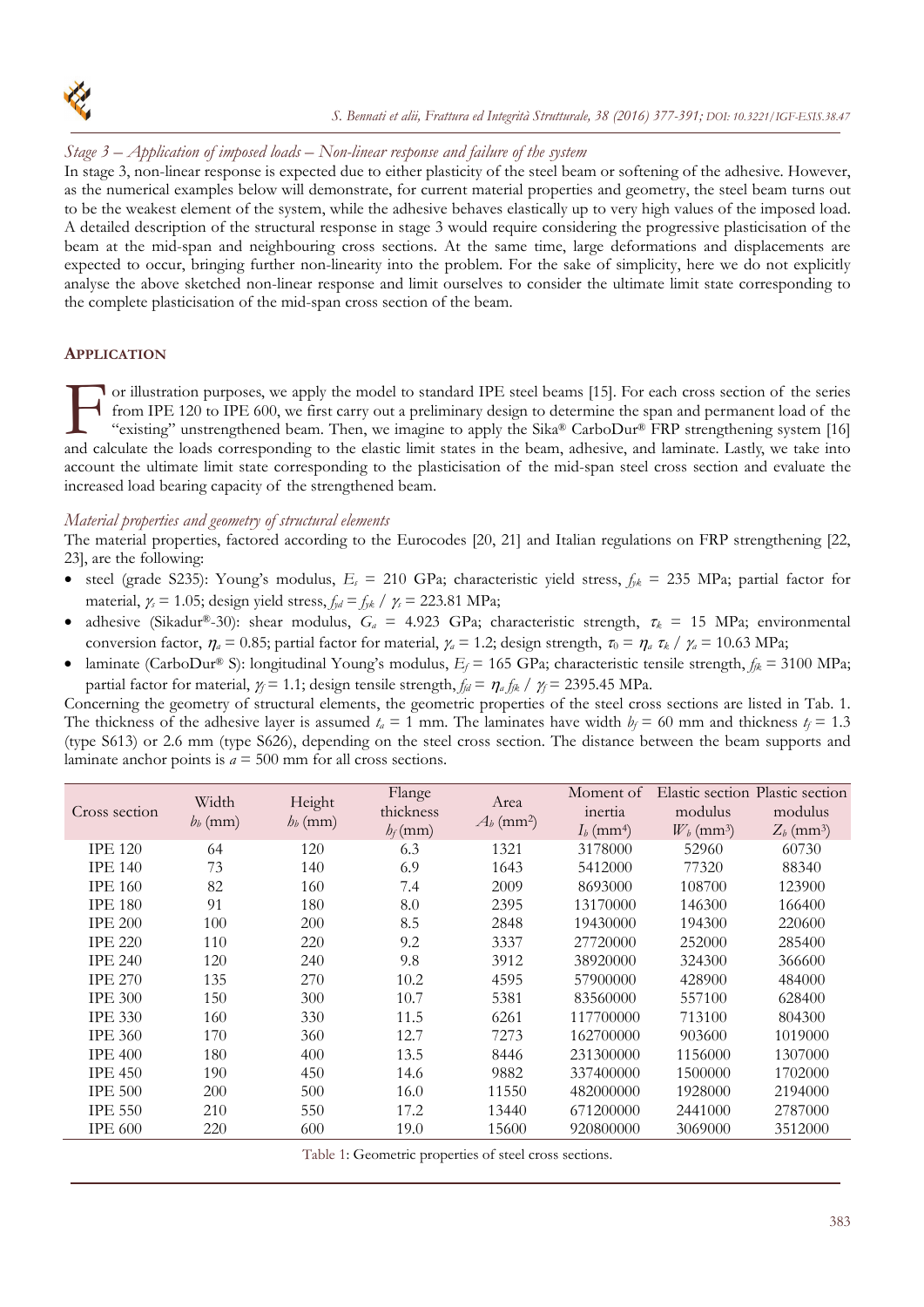

# *Pre-sizing of steel beams*

The span of the "existing" beam, 2L, and permanent load due to non-structural elements,  $g_2$ , are fixed by assuming that, under the action of dead loads, the maximum stress in the mid-span cross section of the beam is less than 33% of the yield stress and the mid-span deflection is less than 1/800 of the span:

$$
\begin{cases} \frac{1}{8} (g_1 + g_2)(2L)^2 \le 0.33 f_{yd} W_b \\ \frac{5}{384} \frac{g_1 + g_2}{E_s I_b} (2L)^4 \le \frac{1}{800} (2L) \end{cases}
$$
(13)

By taking the equal sign in inequalities (13), the maximum theoretical values of 2*L* and  $g_2$  are first determined. Then, by rounding down such values to the nearest integer multiples of 500 mm and 0.50 kN/m, respectively, the final values assumed in subsequent calculations are determined (see Tab. 2).

| Cross section  | Length<br>$2L$ (mm) | Permanent<br>load<br>$g_2$ (kN/m) |
|----------------|---------------------|-----------------------------------|
| <b>IPE 120</b> | 2000                | 7.0                               |
| <b>IPE 140</b> | 2000                | 7.5                               |
| <b>IPE 160</b> | 2500                | 8.0                               |
| <b>IPE 180</b> | 3000                | 8.5                               |
| <b>IPE 200</b> | 3000                | 9.5                               |
| <b>IPE 220</b> | 3500                | 10.0                              |
| <b>IPE 240</b> | 4000                | 11.0                              |
| <b>IPE 270</b> | 4500                | 11.5                              |
| <b>IPE 300</b> | 5000                | 12.0                              |
| <b>IPE 330</b> | 5500                | 12.5                              |
| <b>IPE 360</b> | 6000                | 13.5                              |
| <b>IPE 400</b> | 6500                | 14.0                              |
| <b>IPE 450</b> | 7500                | 14.0                              |
| <b>IPE 500</b> | 8500                | 14.5                              |
| <b>IPE 550</b> | 9000                | 15.0                              |
| <b>IPE 600</b> | 10000               | 16.0                              |

Table 2: Pre-sizing of steel beams.

# *Pre-stressing of FRP laminates*

The pre-stressing tensile axial force in the FRP laminates is assumed to correspond to 50% of the design tensile strength:

$$
P = 0.50 \frac{f_{jk}}{\gamma_f} A_f \tag{14}
$$

Depending on the steel cross section, one or two laminates CarboDur® type S613 or S626 are used, as illustrated in Tab. 3. The Table also shows the normal stresses at the upper and lower surfaces of the mid-span cross section of the beam,  $\sigma_1^-$  and  $\sigma_1^+$ , respectively, produced by the dead loads and pre-stressing. By recalling Eqs. (2) and (3), such stresses can be computed as follows: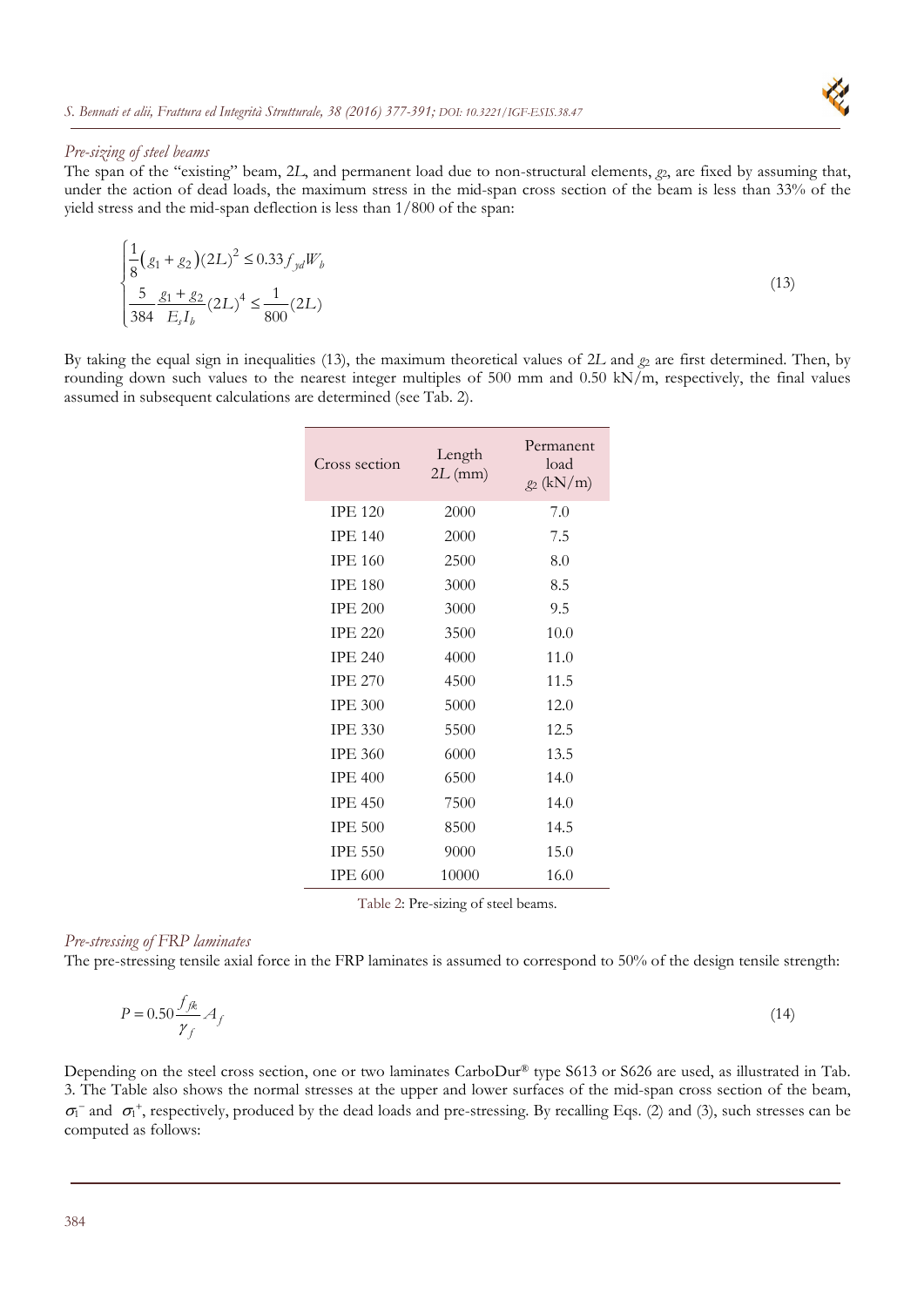

 *S. Bennati et alii, Frattura ed Integrità Strutturale, 38 (2016) 377-391; DOI: 10.3221/IGF-ESIS.38.47*

$$
\sigma_1^{\pm} = \frac{N_{b,G}(l) + N_{b,P}(l)}{A_b} \pm \frac{M_{b,G}(l) + M_{b,P}(l)}{W_b} = -\frac{P}{A_b} \pm \frac{1}{2} \frac{(g_1 + g_2)L^2 - Pb_b}{W_b}
$$
(15)

It can be verified that all the computed values are in magnitude less than the design yield stress, *fyd*.

| Cross section  | No. and type<br>of laminates | Width<br>$b_f$ (mm) | Thickness<br>$t_f$ (mm) | Area<br>$A_f$ (mm <sup>2</sup> ) | force<br>P(kN) | surface<br>$\sigma_1$ <sup>-</sup> (MPa) | Pre-stressing Stress at upper Stress at lower<br>surface<br>$\sigma_1$ <sup>+</sup> (MPa) |
|----------------|------------------------------|---------------------|-------------------------|----------------------------------|----------------|------------------------------------------|-------------------------------------------------------------------------------------------|
| <b>IPE 120</b> | 1 S613                       | 60                  | 1.3                     | 78                               | 109.9          | $-25.7$                                  | $-140.7$                                                                                  |
| <b>IPE 140</b> | 1 S613                       | 60                  | 1.3                     | 78                               | 109.9          | $-16.7$                                  | $-117.1$                                                                                  |
| <b>IPE 160</b> | 1 S613                       | 60                  | 1.3                     | 78                               | 109.9          | $-32.4$                                  | $-77.0$                                                                                   |
| <b>IPE 180</b> | 1 S613                       | 60                  | 1.3                     | 78                               | 109.9          | $-45.1$                                  | $-46.7$                                                                                   |
| <b>IPE 200</b> | 1 S626                       | 60                  | 2.6                     | 156                              | 219.8          | $-20.3$                                  | $-134.0$                                                                                  |
| <b>IPE 220</b> | 1 S626                       | 60                  | 2.6                     | 156                              | 219.8          | $-32.2$                                  | $-99.5$                                                                                   |
| <b>IPE 240</b> | 1 S626                       | 60                  | 2.6                     | 156                              | 219.8          | $-44.5$                                  | $-67.8$                                                                                   |
| <b>IPE 270</b> | 1 S626                       | 60                  | 2.6                     | 156                              | 219.8          | $-48.6$                                  | $-47.1$                                                                                   |
| <b>IPE 300</b> | 1 S626                       | 60                  | 2.6                     | 156                              | 219.8          | $-51.3$                                  | $-30.4$                                                                                   |
| <b>IPE 330</b> | 1 S626                       | 60                  | 2.6                     | 156                              | 219.8          | $-53.1$                                  | $-17.1$                                                                                   |
| <b>IPE 360</b> | 2 S626                       | 120                 | 2.6                     | 312                              | 439.6          | $-42.9$                                  | $-78.0$                                                                                   |
| <b>IPE 400</b> | 2 S626                       | 120                 | 2.6                     | 312                              | 439.6          | $-42.9$                                  | $-61.2$                                                                                   |
| <b>IPE 450</b> | 2 S626                       | 120                 | 2.6                     | 312                              | 439.6          | $-47.7$                                  | $-41.2$                                                                                   |
| <b>IPE 500</b> | 2 S626                       | 120                 | 2.6                     | 312                              | 439.6          | $-53.1$                                  | $-23.0$                                                                                   |
| <b>IPE 550</b> | 2 S626                       | 120                 | 2.6                     | 312                              | 439.6          | $-49.7$                                  | $-15.7$                                                                                   |
| <b>IPE 600</b> | 2 S626                       | 120                 | 2.6                     | 312                              | 439.6          | $-55.3$                                  | $-1.1$                                                                                    |

### *Elastic limit state of the system*

Now, we turn to evaluate the imposed load for which the strengthened beam abandons the range of linearly elastic behaviour. This load will be the minimum between the loads corresponding to the elastic limit states in the beam, adhesive, and laminate. We start from the elastic limit state of the adhesive, which occurs when the maximum shear stress in the interface reaches the design strength,  $\tau_0$ . The abscissa,  $\bar{s}$ , where the shear stress is maximum is first determined by differentiating Eq. (11) and setting the derivative to zero:

$$
\frac{d\tau}{ds} \approx -\xi q + \xi q \lambda l \exp(-\lambda \overline{s}) = 0 \implies \overline{s} = \frac{1}{\lambda} \ln(\lambda l)
$$
\n(16)

Hence, the maximum shear stress value turns out to be

$$
\tau_{\text{max}} = \tau(\overline{s}) = q\xi \left\{ l - \frac{1}{\lambda} \left[ 1 + \ln(\lambda l) \right] \right\} \tag{17}
$$

By putting  $\tau_{\text{max}} = \tau_0$ , the corresponding imposed load is obtained,

$$
q_a = \frac{1}{\gamma_Q} \frac{1}{\xi} \frac{\tau_0}{l - \frac{1}{\lambda} [1 + \ln(\lambda l)]}
$$
(18)

where  $\gamma_0 = 1.5$  is the partial factor for variable actions [19, 21].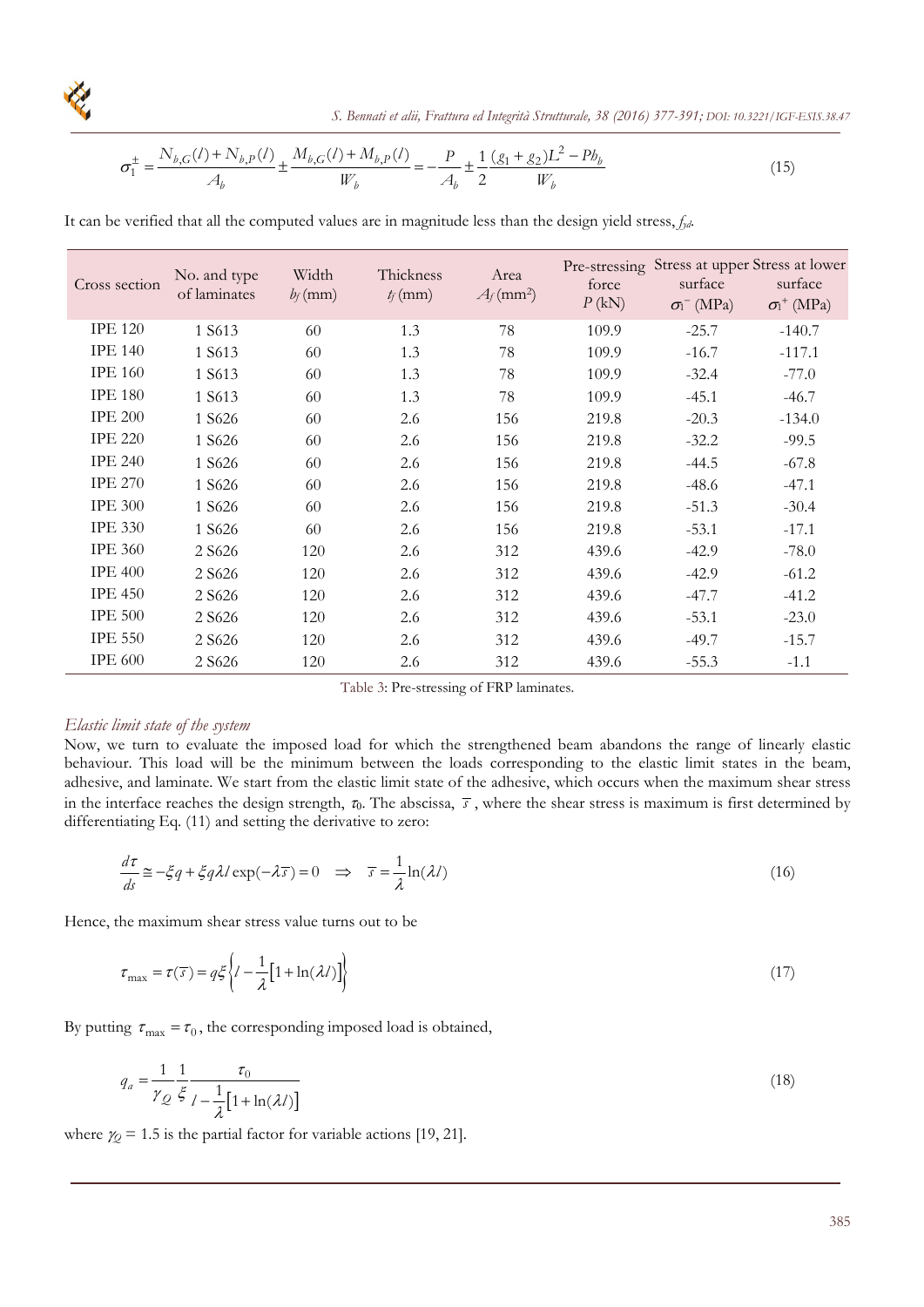Moving on to consider the elastic limit state of the laminate, we observe that the maximum axial force,  $N<sub>f</sub>$ <sub>max</sub>, occurs at the mid-span cross section of the beam. By recalling Eqs. (3), (10), and (12), we obtain

$$
N_{f\max} = \gamma_P N_{f,P} + \gamma_Q N_{f,Q}(l) = \gamma_P P - \gamma_Q q \xi b_f \left\{ -\frac{l^2}{2} + \frac{l}{\lambda} \left[ 1 - \exp(-\lambda l) \right] \right\}
$$
(19)

where  $\gamma_p = 1.0$  is the partial factor for pre-stressing actions [19, 21]. By putting  $N_{fmax} = f_{fd} A_f$ , the corresponding imposed load is obtained,

$$
q_f = \frac{1}{\gamma_Q} \frac{1}{\xi b_f} \frac{f_{j d} A_f - \gamma_P P}{\frac{1}{2} - \frac{l}{\lambda} [1 - \exp(-\lambda l)]}
$$
(20)

Lastly, we consider the elastic limit state of the beam. To this aim, the normal stresses at the upper and lower surfaces of the mid-span cross section of the beam,  $\sigma_2^-$  and  $\sigma_2^+$ , respectively, are computed. By recalling Eqs. (2), (3), and (12), we find

$$
\sigma_2^{\pm} = \frac{\gamma_G N_{b,G}(l) + \gamma_P N_{b,P}(l) + \gamma_Q N_{b,Q}(l)}{A_b} \pm \frac{\gamma_G M_{b,G}(l) + \gamma_P M_{b,P}(l) + \gamma_Q M_{b,Q}(l)}{W_b} =
$$
\n
$$
= \pm \frac{1}{2} \frac{\gamma_{G1} g_1 + \gamma_{G2} g_2}{W_b} L^2 - \left( \frac{1}{A_b} \pm \frac{b_b}{2} \frac{1}{W_b} \right) \left\{ \gamma_P P + \gamma_Q q \xi b_f l \left[ \frac{l}{2} - \frac{1}{\lambda} + \frac{1}{\lambda} \exp(-\lambda l) \right] \right\} \pm \frac{1}{2} \gamma_Q q \frac{L^2}{W_b}
$$
\n(21)

where  $\gamma_G$  (equal to  $\gamma_{G1} = 1.3$  for the self-weight,  $g_1$ , and  $\gamma_{G1} = 1.5$  for the other dead loads,  $g_2$ ) represents the partial factor for permanent actions. Hence, by putting  $\sigma_2 = -f_{yd}$  and  $\sigma_2^+ = f_{yd}$ , respectively, and taking the minimum between the two resulting values of the imposed load, we obtain the imposed load corresponding to the elastic limit state of the beam,

$$
q_{b} = \frac{1}{\gamma_{Q}} \min \left\{ \frac{f_{yd} - \frac{1}{2} \frac{\gamma_{G1} g_{1} + \gamma_{G2} g_{2}}{W_{b}} L^{2} + \gamma_{P} P \left( \frac{1}{A_{b}} + \frac{b_{b}}{2} \frac{1}{W_{b}} \right)}{\frac{1}{2} \frac{L^{2}}{W_{b}} - \xi b_{f} l \left( \frac{1}{A_{b}} + \frac{b_{b}}{2} \frac{1}{W_{b}} \right) \left[ \frac{l}{2} - \frac{1}{\lambda} + \frac{1}{\lambda} \exp(-\lambda l) \right]};
$$
\n
$$
\frac{f_{yd} - \frac{1}{2} \frac{\gamma_{G1} g_{1} + \gamma_{G2} g_{2}}{W_{b}} L^{2} - \gamma_{P} P \left( \frac{1}{A_{b}} - \frac{b_{b}}{2} \frac{1}{W_{b}} \right)}{\frac{1}{2} \frac{L^{2}}{W_{b}} + \xi b_{f} l \left( \frac{1}{A_{b}} - \frac{b_{b}}{2} \frac{1}{W_{b}} \right) \left[ \frac{l}{2} - \frac{1}{\lambda} + \frac{1}{\lambda} \exp(-\lambda l) \right]}\n\tag{22}
$$

Tab. 4 summarises the results obtained by applying Eqs. (18), (20), and (22). The weakest element turns out to be always the steel beam, whose yielding stress determines the load corresponding to the elastic limit state of the system.

#### *Evaluation of increased bearing capacity*

To evaluate the increase in the load bearing capacity given by the strengthening system, we first calculate the load bearing capacity of the unstrengthened steel beam. The imposed load, *qu*, corresponding to the complete plasticisation of the midspan cross section of the beam is calculated as follows:

$$
\frac{1}{2}(\gamma_{G1}g_1 + \gamma_{G2}g_2 + \gamma_{Q}q)L^2 = M_p \implies q_u = q = \frac{1}{\gamma_Q} \left(\frac{2}{L^2}M_p - \gamma_{G1}g_1 - \gamma_{G2}g_2\right)
$$
(23)

where  $M_p = f_{yd} Z_b$  is the plastic moment of the steel cross section.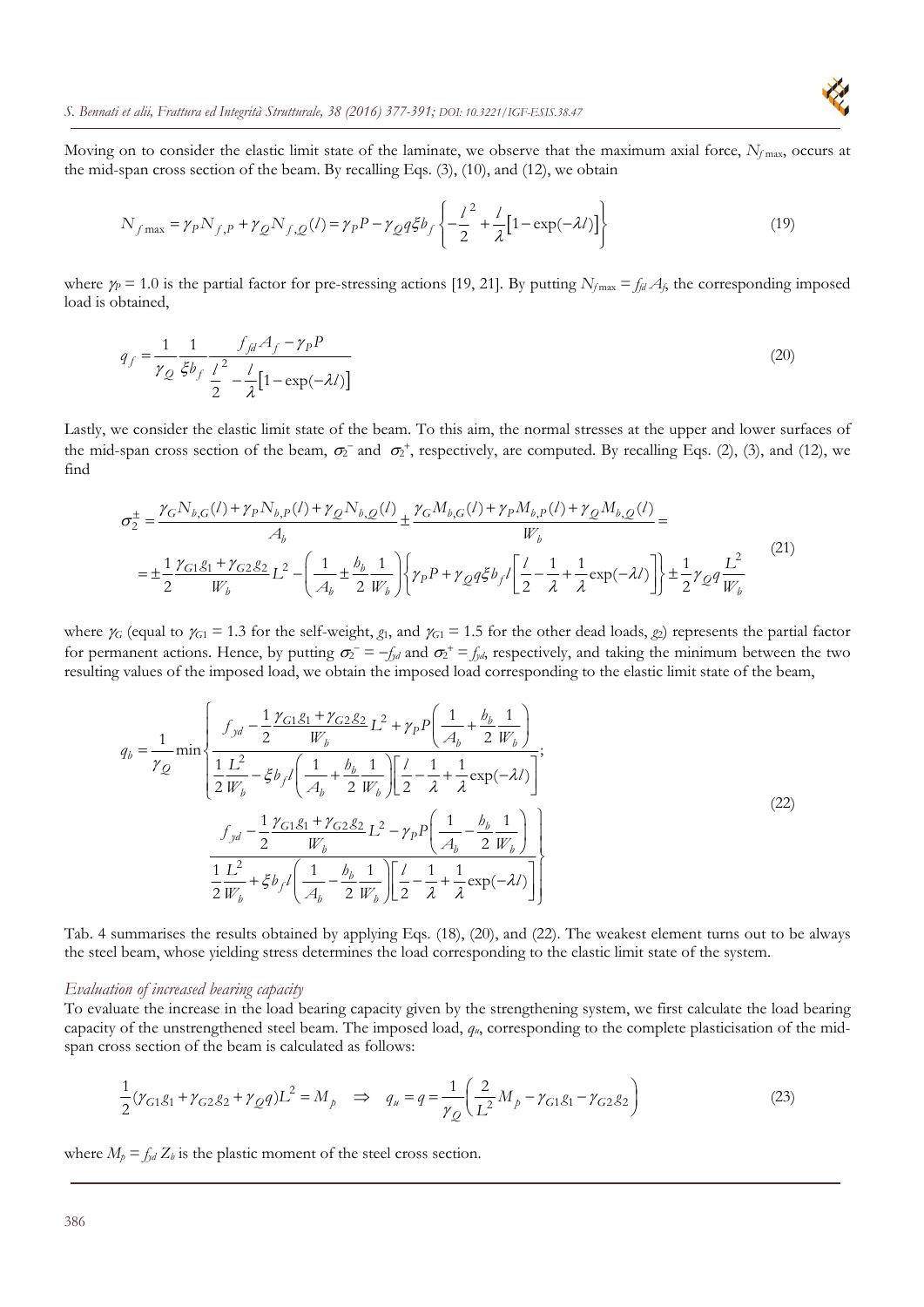| Cross section  | adhesive<br>$q_a$ (kN/m) | Limit load for Limit load for Limit load for<br>laminate<br>$q_f(kN/m)$ | beam<br>$q_b$ (kN/m) |
|----------------|--------------------------|-------------------------------------------------------------------------|----------------------|
| <b>IPE 120</b> | 878.8                    | 405.8                                                                   | 11.7                 |
| <b>IPE 140</b> | 1257.1                   | 580.3                                                                   | 18.9                 |
| <b>IPE 160</b> | 1136.3                   | 353.8                                                                   | 15.1                 |
| <b>IPE 180</b> | 1122.5                   | 263.8                                                                   | 12.7                 |
| <b>IPE 200</b> | 785.1                    | 366.2                                                                   | 20.4                 |
| <b>IPE 220</b> | 795.9                    | 298.6                                                                   | 17.8                 |
| <b>IPE 240</b> | 838.0                    | 262.9                                                                   | 15.8                 |
| <b>IPE 270</b> | 935.5                    | 252.3                                                                   | 16.0                 |
| <b>IPE 300</b> | 1050.2                   | 248.4                                                                   | 16.5                 |
| <b>IPE 330</b> | 1183.2                   | 249.2                                                                   | 17.3                 |
| <b>IPE 360</b> | 1390.2                   | 263.9                                                                   | 19.8                 |
| <b>IPE 400</b> | 1597.5                   | 276.1                                                                   | 21.8                 |
| <b>IPE 450</b> | 1731.6                   | 253.7                                                                   | 20.4                 |
| <b>IPE 500</b> | 1909.7                   | 242.8                                                                   | 19.4                 |
| <b>IPE 550</b> | 2249.1                   | 268.3                                                                   | 22.9                 |
| <b>IPE 600</b> | 2495.4                   | 264.8                                                                   | 22.2.                |

Table 4: Imposed loads at elastic limit states.

| Cross section  | Load bearing<br>capacity of<br>unstrengthened<br>beam<br>$q_u$ (kN/m) | Load bearing<br>capacity of<br>strengthened<br>beam<br>$q_s$ (kN/m) | Increase in load<br>bearing capacity<br>$\Delta q$ (kN/m) | Percent increase<br>$\Delta q / q_{\mu}$ (%) |
|----------------|-----------------------------------------------------------------------|---------------------------------------------------------------------|-----------------------------------------------------------|----------------------------------------------|
| <b>IPE 120</b> | 11.0                                                                  | 15.9                                                                | 4.8                                                       | 43.7                                         |
| <b>IPE 140</b> | 18.8                                                                  | 25.6                                                                | 6.8                                                       | 36.4                                         |
| <b>IPE 160</b> | 15.5                                                                  | 21.7                                                                | 6.1                                                       | 39.6                                         |
| <b>IPE 180</b> | 13.4                                                                  | 19.0                                                                | 5.6                                                       | 42.0                                         |
| <b>IPE 200</b> | 19.6                                                                  | 27.4                                                                | 7.8                                                       | 39.8                                         |
| <b>IPE 220</b> | 17.6                                                                  | 24.8                                                                | 7.2                                                       | 40.8                                         |
| <b>IPE 240</b> | 16.1                                                                  | 23.1                                                                | 7.0                                                       | 43.8                                         |
| <b>IPE 270</b> | 16.7                                                                  | 24.1                                                                | 7.4                                                       | 43.9                                         |
| <b>IPE 300</b> | 17.6                                                                  | 25.2                                                                | 7.5                                                       | 42.7                                         |
| <b>IPE 330</b> | 18.8                                                                  | 25.7                                                                | 6.9                                                       | 36.4                                         |
| <b>IPE 360</b> | 19.8                                                                  | 28.7                                                                | 8.9                                                       | 45.0                                         |
| <b>IPE 400</b> | 22.4                                                                  | 32.5                                                                | 10.2                                                      | 45.5                                         |
| <b>IPE 450</b> | 21.5                                                                  | 31.7                                                                | 10.2                                                      | 47.5                                         |
| <b>IPE 500</b> | 21.0                                                                  | 29.8                                                                | 8.8                                                       | 42.0                                         |
| <b>IPE 550</b> | 25.2                                                                  | 33.8                                                                | 8.7                                                       | 34.4                                         |
| <b>IPE 600</b> | 24.9                                                                  | 32.5                                                                | 7.6                                                       | 30.7                                         |

Table 5: Load bearing capacity of the system.

Moving on to the strengthened beam, the results of the previous section suggest that the ultimate limit state of the system corresponds to plasticisation of the steel beam and not to debonding of the adhesive or rupture of the laminate. In the strengthened beam, the mid-span cross section is subjected to both axial force and bending moment. According to the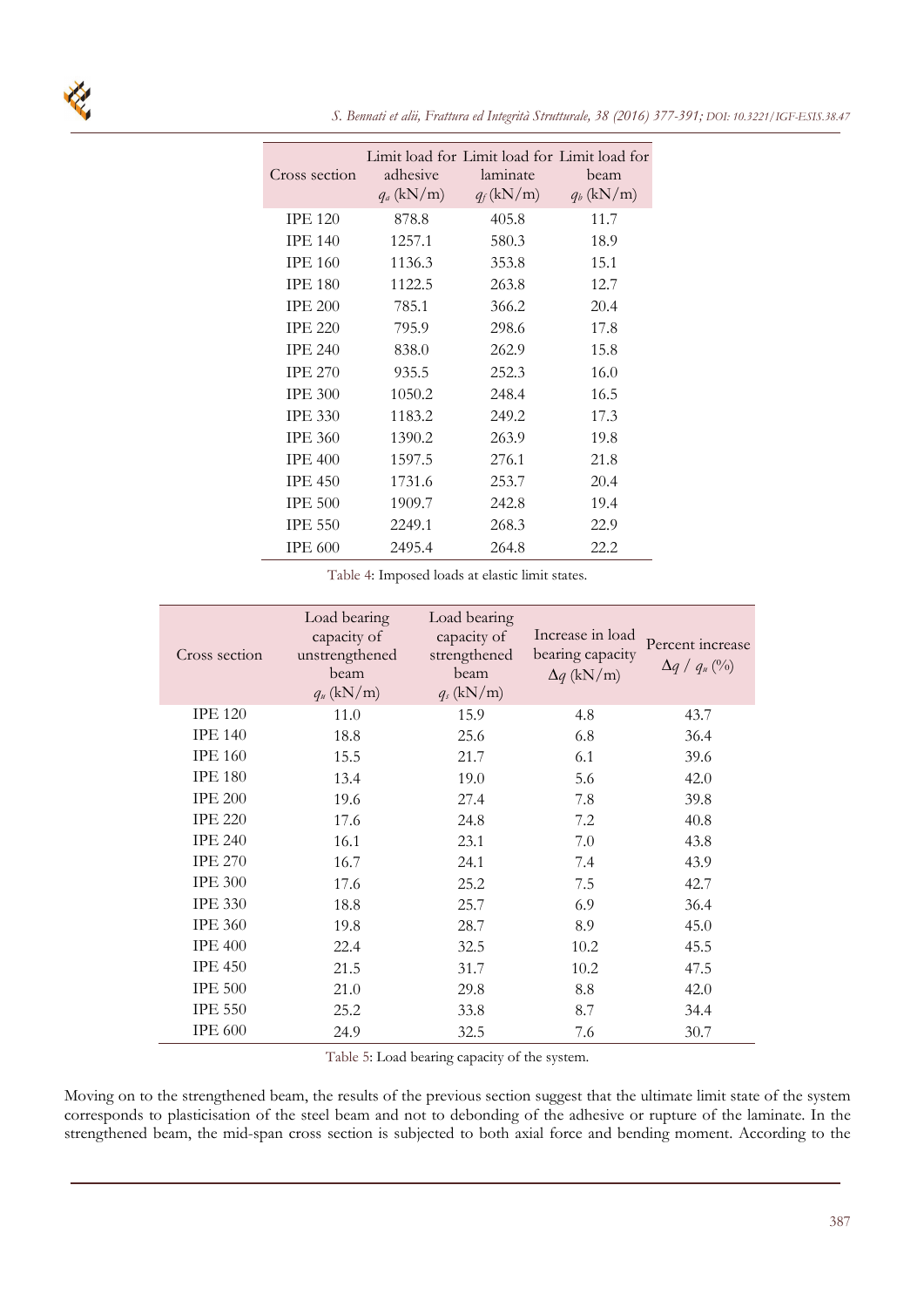Eurocodes [20], Eq. (23) can still be used, provided that  $M_p$  is replaced by  $M_{pN}$ , which takes into account a possible reduction of the plastic moment due to the axial force:

$$
M_{pN} = \begin{cases} \min\left\{1, \frac{1 - n_b}{1 - 0.5a_b}\right\} M_p, & \text{for } n_b \le a_b \\ \left[1 - \left(\frac{n_b - a_b}{1 - a_b}\right)^2\right] M_p, & \text{for } n_b > a_b \end{cases}
$$
 (24)

where, in our notation,

$$
n_b = \frac{\gamma_G N_{b,G}(l) + \gamma_P N_{b,P}(l) + \gamma_Q N_{b,Q}(l)}{f_{yd} A_b}
$$
 and 
$$
a_b = \min \left\{ 1 - 2 \frac{b_b b_f}{A_b}, 0.5 \right\}
$$
 (25)

By substituting Eqs. (2), (3), and (12) into (23)–(25), and solving for *q*, the load bearing capacity of the strengthened beam, *qs*, is determined. Tab. 5 summarises the results obtained for the analysed cases, showing the increase in the load bearing capacity of the system,  $\Delta q = q_s - q_u$ . The percent increase ranges between 30% and 50%.

#### **CONCLUSIONS**

e have presented the mechanical model of a simply supported steel beam subjected to uniformly distributed load, strengthened with a pre-stressed FRP laminate. An analytical solution has been determined for the differential problem that describes the structural response of the strengthened beam. The model has been W e have presented the mechanical model of a simply supported steel beam subjected to uniformly distributed load, strengthened with a pre-stressed FRP laminate. An analytical solution has been determined for the differenti elastic limit states in the steel beam, adhesive, and laminate has shown that the steel beam is always the weakest element of the system. The softening response of the adhesive is not reached in practice being preceded by the plasticisation of steel. For the sake of simplicity, however, we have not analysed the non-linear structural response resulting from the progressive plasticisation of the beam at the mid-span and neighbouring cross sections. This behaviour could indeed be the subject of future studies, which should also take into account the expected large deformations and displacements, as well as the possible lateral torsional buckling. Here, the complete plasticisation of the mid-span cross section of the steel beam has been assumed as the ultimate limit state of the system. Correspondingly, the increased load bearing capacity of the strengthened beam has been evaluated.

#### **REFERENCES**

- [1] Bank, L.C., Composites for Construction, John Wiley & Sons, New Jersey (2006).
- [2] Zhao, X.-L., Zhang, L., State-of-the-art review on FRP strengthened steel structures, Eng. Struct., 29 (2007) 1808– 1823.
- [3] Gholami, M., Sam, A.R.M., Yatim, J.M., Tahir, M.M., A review on steel/CFRP strengthening systems focusing environmental performance, Constr. Build. Mater., 47 (2013) 301–310.
- [4] Aslam, M., Shafigh, P., Jumaat, M.Z., Shah, S.N.R., Strengthening of RC beams using prestressed fiber reinforced polymers – A review, Constr. Build. Materi., 82 (2015) 235–256.
- [5] Haghani, R., Al-Emrani, M., Kliger, R., A new method for strengtheng concrete structures using prestressed FRP laminates, in: Saha, S., Zhang, Y., Yazdani, S., Singh, A. (eds.), Proc. 8th International Structural Engineering and Construction Conference – ISEC 2015: Implementing Innovative Ideas in Structural Engineering and Project Management, Sydney, Australia (2015).
- [6] Ghafoori, E., Motavalli, M., Zhao, X.-L., Nussbaumer, A., Fontana, M., Fatigue design criteria for strengthening metallic beams with bonded CFRP plates, Eng. Struct., 101 (2015) 542–557.
- [7] Smith, S.T., Teng, J.G., Interfacial stresses in plated beams. Engineering Structures, 23(2001) 857–871.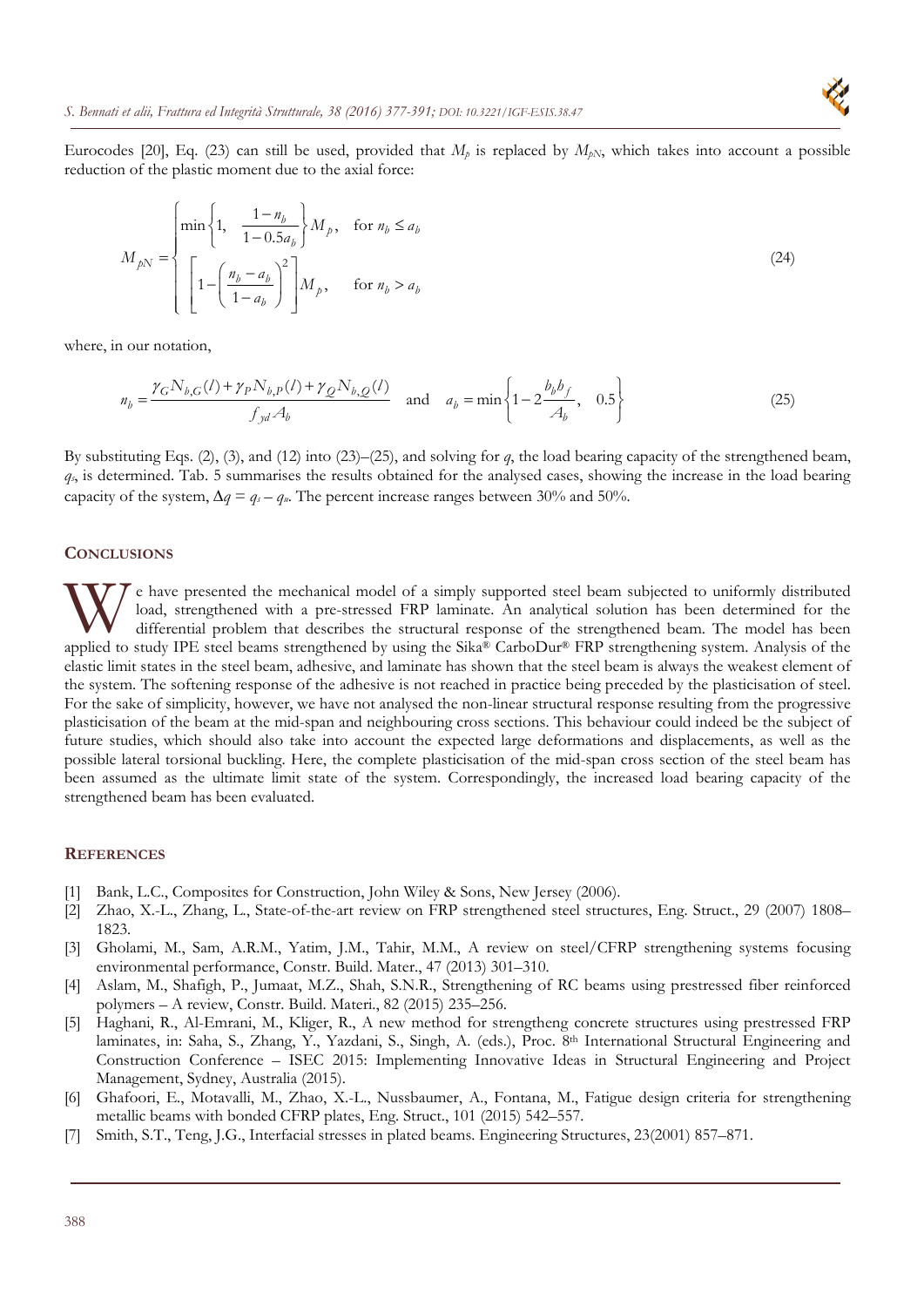

- [8] Al-Emrani, M., Klieger, R., Analysis of interfacial shear stresses in beams strengthened with bonded prestressed laminates, Compos. Part B – Eng., 37 (2006) 265–272.
- [9] Benachour, A., Benyoucef, S., Tounsi, A., Adda Bedia, E.A., Interfacial stress analysis of steel beams reinforced with bonded prestressed FRP plate, Eng. Struct., 30 (2008) 3305–3315.
- [10] De Lorenzis, L., Zavarise, G., Cohesive zone modeling of interfacial stresses in plated beams, Int. J. Solids Struct., 46 (2009) 4181–4191.
- [11] Cornetti, P., Carpinteri, A., Modelling the FRP-concrete delamination by means of an exponential softening law, Eng. Struct., 33 (2011) 1988–2001.
- [12] Cornetti, P., Corrado, M., Lorenzis, L.D., Carpinteri, A., An analytical cohesive crack modeling approach to the edge debonding failure of FRP-plated beams, Int. J. Solids Struct., 53 (2015) 92-106.
- [13] Bennati, S., Dardano, N., Valvo, P.S., A mechanical model for FRP-strengthened beams in bending, Frattura ed Integrità Strutturale, 22 (2012) 39–55.
- [14] Bennati, S., Colonna, D., Valvo, P.S., A cohesive-zone model for steel beams strengthened with pre-stressed laminates, Procedia Structural Integrity, 2 (2016) 2682–2689.
- [15] EN 19:1957, IPE beams: I-beams with parallel flange facings.
- [16] Sika® AG, www.sika.com.
- [17] Linghoff, D., Al-Emrani, M., Kliger, R., Performance of steel beams strengthened with CFRP laminate Part 1: Laboratory tests, Compos. Part  $B - Eng.$ , 41 (2010) 509–515.
- [18] Linghoff, D., Al-Emrani, M., Performance of steel beams strengthened with CFRP laminate Part 2: FE analyses, Compos, Part B – Eng., 41 (2010) 516–522.
- [19] EN 1990:2002+A1:2005, Eurocode: Basis of structural design.
- [20] EN 1993-1-1:2005, Eurocode 3: Design of steel structures Part 1–1: General rules and rules for buildings.
- [21] Ministero delle Infrastrutture e dei Trasporti, Decreto 31 luglio 2012, Approvazione delle Appendici nazionali recanti i parametri tecnici per l'applicazione degli Eurocodici, Rome, Italy (2013).
- [22] CNR-DT 200 R1/2013, Istruzioni per la Progettazione, l'Esecuzione ed il Controllo di Interventi di Consolidamento Statico mediante l'utilizzo di Compositi Fibrorinforzati, Rome, Italy (2005).
- [23] CNR-DT 202/2005, Studi Preliminari finalizzati alla redazione di Istruzioni per Interventi di Consolidamento Statico di Strutture Metalliche mediante l'utilizzo di Compositi Fibrorinforzati, Rome, Italy (2005).

#### **ACKNOWLEDGEMENTS**

inancial support from the ERA-NET Plus Infravation 2014 Call within the project SUREBridge (www.surebridge.eu) through subcontract by partner company AICE Consulting Srl (www.aiceconsulting.it) is gratefully acknowledged. F

# **APPENDIX**

### *Formulation of the differential problem*

he axial strains at the bottom surface of the beam and in the laminate due to the applied load, *q*, can be defined respectively as The rest

$$
\varepsilon_{b,Q}(s) = \frac{dw_{b,Q}(s)}{ds} \quad \text{and} \quad \varepsilon_{f,Q}(s^*) = \frac{dw_{f,Q}(s^*)}{ds^*}
$$
 (A1)

Besides, from Navier's equation and the constitutive laws for the beam and laminate, we have

$$
\varepsilon_{b,Q} = \frac{N_{b,Q}}{E_s A_b} + \frac{M_{b,Q}}{E_s I_b} \frac{b_b}{2} \quad \text{and} \quad \varepsilon_{f,Q} = \frac{N_{f,Q}}{E_f A_f} \tag{A2}
$$

In order to formulate the differential problem through a single equation, we start by differentiating Eq. (9) with respect to *s*: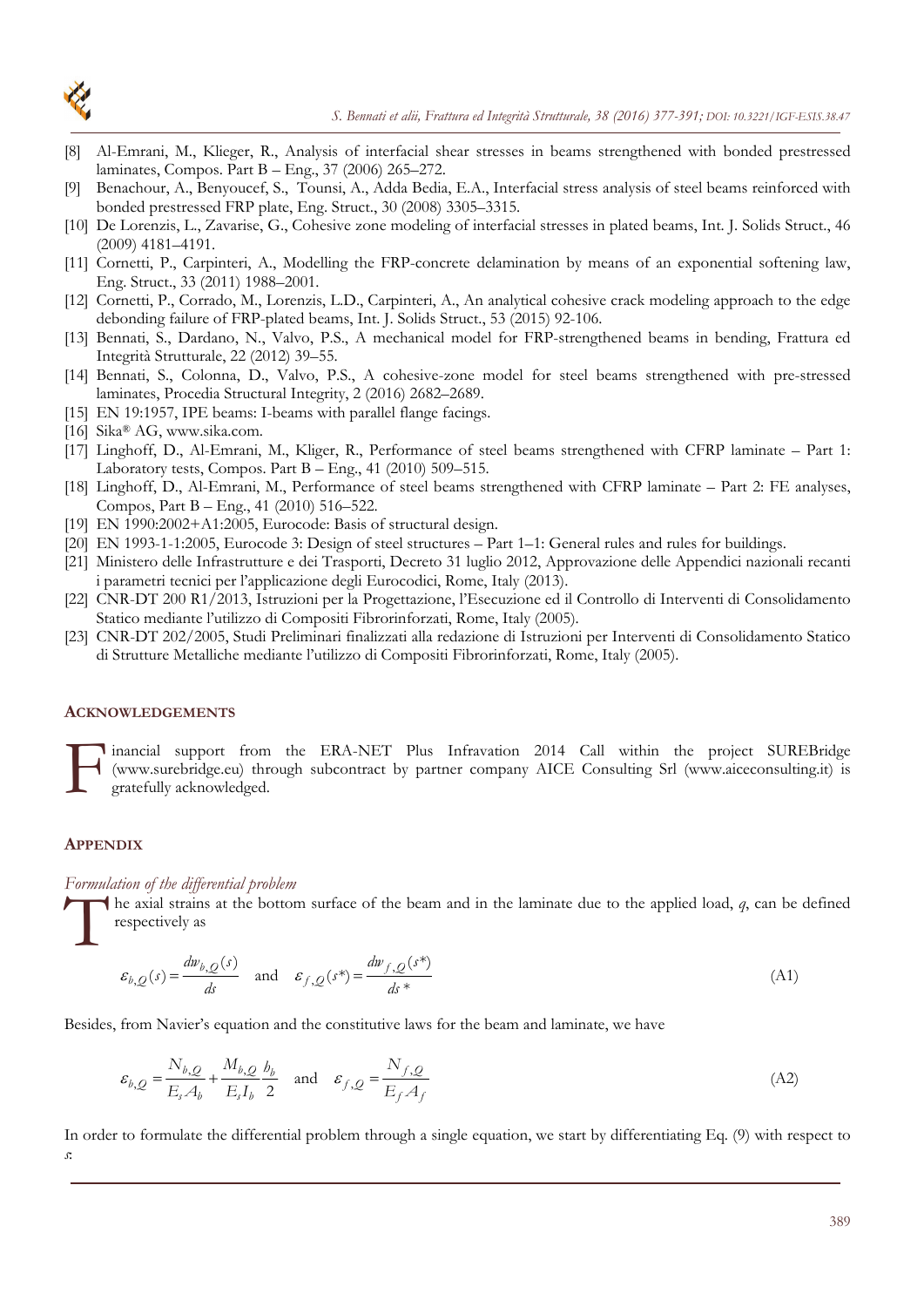$$
\frac{d\tau}{ds} = k \left( \frac{dw_{f,Q}}{ds} \frac{ds \ast}{ds} - \frac{dw_{f,P}}{ds} \frac{ds \ast}{ds} - \frac{dw_{b,Q}}{ds} + \frac{dw_{b,P}}{ds} \right) \tag{A3}
$$

Then, we differentiate also Eq. (7) with respect to *s* and obtain the following expression, whose numerical values turn out to be approximately equal to 1 for current geometric and material properties:

$$
\frac{ds}{ds} = \frac{\frac{1}{P} - \frac{1}{E_s A_b} - \frac{b_b^2}{4E_s I_b}}{\frac{1}{P} + \frac{1}{E_f A_f}} \approx 1\tag{A4}
$$

By substituting Eqs. (4), (5), and (A1) into (A3), and considering (A4), we obtain

$$
\frac{d\tau}{ds} \approx -k \left[ \varepsilon_{b,Q} - \varepsilon_{f,Q} + P \left( \frac{1}{E_s A_b} + \frac{b_b^2}{4E_s I_b} + \frac{1}{E_f A_f} \right) \right]
$$
(A5)

By further differentiating Eq. (A5) and recalling (A2), we have

$$
\frac{d^2\tau}{ds^2} = -k \left( \frac{d\varepsilon_{b,Q}}{ds} - \frac{d\varepsilon_{f,Q}}{ds} \right) = -k \left( \frac{1}{E_s A_b} \frac{dN_{b,Q}}{ds} + \frac{b_b}{2E_s I_b} \frac{dM_{b,Q}}{ds} - \frac{1}{E_f A_f} \frac{dN_{f,Q}}{ds} \right)
$$
(A6)

Lastly, by substituting Eqs. (10) into (A6), after simplification, we obtain the following differential equation for the interfacial shear stress:

$$
\frac{d^2\tau}{ds^2} - kb_f \left( \frac{1}{E_s A_b} + \frac{b_b^2}{4E_s I_b} + \frac{1}{E_f A_f} \right) \tau(s) = -k \frac{b_b}{2E_s I_b} V_{b,Q}(s)
$$
\n(A7)

where the shear force is

$$
V_{b,Q}(s) = q(l-s). \tag{A8}
$$

### *Solution of the differential problem*

The differential problem stated in the previous section can be solved analytically. In fact, the general solution to Eq. (A7) for the interfacial shear stress is

$$
\tau(s) = C_1 \exp(\lambda s) + C_2 \exp(-\lambda s) + \xi q(l - s)
$$
\n(A9)

where  $C_1$  and  $C_2$  are integration constants and the constant parameters

$$
\lambda = \sqrt{k b_f \left( \frac{1}{E_s A_b} + \frac{b_b^2}{4E_s I_b} + \frac{1}{E_f A_f} \right)} \quad \text{and} \quad \xi = \frac{k}{\lambda^2} \frac{b_b}{2E_s I_b} = \frac{b_b}{2b_f} \frac{1}{\frac{I_b}{A_b} + \left( \frac{b_b}{2} \right)^2 + \frac{E_s I_b}{E_f A_f}} \tag{A10}
$$

are also introduced. By imposing the boundary conditions,

$$
\begin{cases} \tau(0) = 0 \\ \tau(l) = 0 \end{cases} \tag{A11}
$$